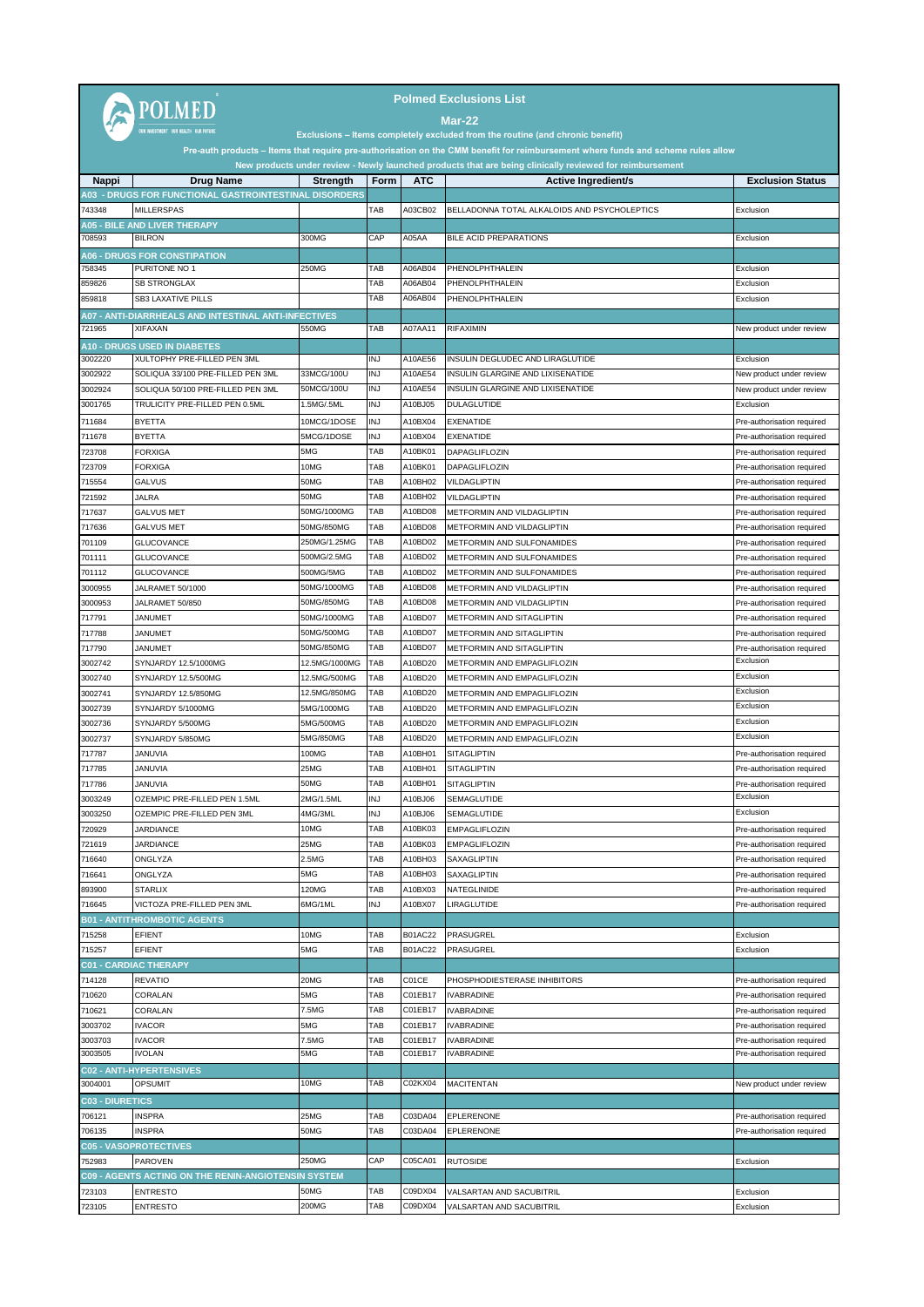| 723104            | <b>ENTRESTO</b>                                                | 100MG                   | TAB        | C09DX04            | VALSARTAN AND SACUBITRIL                       | Exclusion                                                |
|-------------------|----------------------------------------------------------------|-------------------------|------------|--------------------|------------------------------------------------|----------------------------------------------------------|
| 3003712           | VYMADA                                                         | 100MG                   | TAB        | C09DX04            | VALSARTAN AND SACUBITRIL                       | Exclusion                                                |
| 3003714           | VYMADA                                                         | 200MG                   | TAB        | C09DX04            | VALSARTAN AND SACUBITRIL                       | Exclusion                                                |
| 3003698           | VYMADA                                                         | 50MG                    | TAB        | C09DX04            | VALSARTAN AND SACUBITRIL                       | Exclusion                                                |
|                   | <b>C10 - LIPID MODIFYING AGENTS</b>                            |                         |            |                    |                                                |                                                          |
| 3004104           | <b>EZENTIA</b>                                                 | 10MG                    | TAB        | C10AX09            | <b>EZETIMIBE</b>                               | Pre-authorisation required                               |
| 704378            | EZETROL                                                        | 10MG                    | TAB        | C10AX09            | <b>EZETIMIBE</b>                               | Pre-authorisation required                               |
| 3003403           | EZETIMIBE 10 TEVA                                              | 10MG                    | TAB        | C10AX09            | <b>EZETIMIBE</b>                               | Pre-authorisation required                               |
| 3003866           | EZETIMIBE 10 UNICORN                                           | 10MG                    | TAB        | C10AX09            | <b>EZETIMIBE</b>                               | Pre-authorisation required                               |
| 3003378           | MEZIBE                                                         | 10MG                    | TAB        | C10AX09            | <b>EZETIMIBE</b>                               | Pre-authorisation required                               |
| 3003902           | ZYTEZO                                                         | 10MG                    | TAB        | C10AX09            | <b>EZETIMIBE</b>                               | Pre-authorisation required                               |
| 715237            | <b>INEGY</b>                                                   | 10MG/10MG               | TAB        | C10BA02            | EZETIMIBE/SIMVASTATIN                          | Pre-authorisation required                               |
| 715238            | <b>INEGY</b>                                                   | 10MG/20MG               | TAB        | C10BA02            | EZETIMIBE/SIMVASTATIN                          | Pre-authorisation required                               |
| 715240            | <b>INEGY</b>                                                   | 10MG/40MG               | TAB        | C10BA02            | EZETIMIBE/SIMVASTATIN                          | Pre-authorisation required                               |
|                   |                                                                | 10MG/80MG               | TAB        | C10BA02            |                                                |                                                          |
| 715241<br>3003826 | <b>INEGY</b><br>MEZIBE PLUS 10MG/10MG                          | 10MG/10MG               | TAB        | C10BA02            | EZETIMIBE/SIMVASTATIN<br>EZETIMIBE/SIMVASTATIN | Pre-authorisation required<br>Pre-authorisation required |
| 3003828           | MEZIBE PLUS 10MG/20MG                                          | 10MG/20MG               | TAB        | C10BA02            | EZETIMIBE/SIMVASTATIN                          | Pre-authorisation required                               |
| 3003897           | MEZIBE PLUS 10MG/40MG                                          | 10MG/40MG               | TAB        | C10BA02            | EZETIMIBE/SIMVASTATIN                          | Pre-authorisation required                               |
| 3003518           | TRYZETOR PLUS 10MG/10MG                                        | 10MG/10MG               | TAB        | C10BA02            | EZETIMIBE/SIMVASTATIN                          |                                                          |
|                   |                                                                |                         |            |                    |                                                | Pre-authorisation required                               |
| 3003530           | TRYZETOR PLUS 10MG/20MG                                        | 10MG/20MG               | ТАВ        | C10BA02            | EZETIMIBE/SIMVASTATIN                          | Pre-authorisation required                               |
| 3003632           | TRYZETOR PLUS 10MG/40MG                                        | 10MG/40MG               | TAB        | C10BA02            | EZETIMIBE/SIMVASTATIN                          | Pre-authorisation required                               |
| 3004078           | LIPTRUZET 10/10                                                | $\overline{10}$ MG/10MG | TAB        | C10BA05            | ATORVASTATIN AND EZETIMIBE                     | New product under review                                 |
| 3004079           | LIPTRUZET 10/20                                                | 10MG/20MG               | TAB        | C10BA05            | ATORVASTATIN AND EZETIMIBE                     | New product under review                                 |
| 3004080           | LIPTRUZET 10/40                                                | 10MG/40MG               | TAB        | C10BA05            | ATORVASTATIN AND EZETIMIBE                     | New product under review                                 |
|                   | D03 PREPARATIONS FOR TREATMENT OF WOUNDS AND ULCERS            |                         |            |                    |                                                |                                                          |
| 3002456           | <b>HEBERPROT-P VIAL</b>                                        | .075MG                  | INJ        | D03B               | RECOMBINANT EPIDERMAL GROWTH FACTOR            | Exclusion                                                |
|                   | <b>D04 - DERMATOLOGICALS</b>                                   |                         |            |                    |                                                |                                                          |
| 3000725           | <b>VERSATIS</b>                                                |                         | PTD        | D04AB01            | LIDOCAINE                                      | Exclusion                                                |
|                   | <b>H05 - CALCIUM HOMEOSTASIS</b>                               |                         |            |                    |                                                |                                                          |
| 702800            | <b>FORTEO</b>                                                  | 250mcg/1ML              | INJ        | H05AA02            | <b>TERIPARATIDE</b>                            | Pre-authorisation required                               |
|                   | <b>J01 - ANTIBACTERIALS FOR SYSTEMIC USE</b>                   |                         |            |                    |                                                |                                                          |
| 723836            | AKLID                                                          | 600MG                   | TAB        | J01XX08            | LINEZOLID                                      | Pre-authorisation required                               |
| 722770            | LINEZOLID FRESENIUS SOLUTION FOR                               | 600MG/300ML             | TAB        | J01XX08            | LINEZOLID                                      | Pre-authorisation required                               |
| 721141            | <b>INFLISIO</b><br>LINEZOLID HETERO                            | 600MG                   | TAB        | J01XX08            | LINEZOLID                                      | Pre-authorisation required                               |
| 721512            | LINEZOLID SPECPHARM                                            | 600MG                   | TAB        | J01XX09            | LINEZOLID                                      | Pre-authorisation required                               |
|                   |                                                                |                         | TAB        |                    |                                                |                                                          |
| 722714            | LINEZOLID TEVA                                                 | 600MG<br>600MG          | TAB        | J01XX08<br>J01XX09 | LINEZOLID                                      | Pre-authorisation required                               |
| 3002381           | ZENILID                                                        |                         | TAB        |                    | LINEZOLID                                      | Pre-authorisation required                               |
| 700464            | ZYVOXID                                                        | 600MG                   |            | J01XX08            | LINEZOLID                                      | Pre-authorisation required                               |
| 708873            | ZYVOXID                                                        | 200MG/100ML             | INF        | J01XX08            | LINEZOLID                                      | Pre-authorisation required                               |
| 700466            | ZYVOXID                                                        | 100MG/5ML               | SUS        | J01XX08            | LINEZOLID                                      | Pre-authorisation required                               |
| 761001            | <b>RIOSTATIN</b>                                               |                         | CAP        | J01AA20            | TETRACYCLINES/NYSTATIN/VITS                    | Exclusion                                                |
|                   | <b>J02 - ANTIMYCOTICS FOR SYSTEMIC USE</b>                     |                         |            |                    |                                                |                                                          |
| 715049            | <b>NOXAFIL</b>                                                 | 40MG/1ML                | SUS        | J02AC04            | POSACONAZOLE                                   | Pre-authorisation required                               |
| 700845            | VFEND                                                          | 200MG                   | TAB        | J02AC03            | VORICONAZOLE                                   | Pre-authorisation required                               |
| 700832            | VFEND                                                          | 50MG                    | TAB        | J02AC03            | VORICONAZOLE                                   | Pre-authorisation required                               |
|                   | <b>J05 - ANTIVIRALS FOR SYSTEMIC USE</b>                       |                         |            |                    |                                                |                                                          |
| 888609            | RELENZA                                                        | 5MG                     | KIT        | J05AH01            | ZANAMIVIR                                      |                                                          |
| 712392            | CIPLA-OSELTAMIVIR                                              | 75MG                    | CAP        |                    |                                                | Exclusion                                                |
| 3002599           | OSELFLU                                                        |                         |            | J05AH02            | OSELTAMIVIR                                    | Exclusion                                                |
| 3003048           |                                                                | 75MG                    | CAP        | J05AH02            | OSELTAMIVIR                                    | Exclusion                                                |
| 3003049           | OSELTAMIVIR ADCO                                               | 30MG                    | CAP        | J05AH02            | <b>OSELTAMIVIR</b>                             | Exclusion                                                |
|                   | OSELTAMIVIR ADCO                                               | 45MG                    | CAP        | J05AH02            | OSELTAMIVIR                                    | Exclusion                                                |
| 3003050           | OSELTAMIVIR ADCO                                               | 75MG                    | CAP        | J05AH02            | OSELTAMIVIR                                    | Exclusion                                                |
| 705808            | TAMIFLU                                                        | 12MG/1ML                | SUS        | J05AH02            | OSELTAMIVIR                                    | Exclusion                                                |
|                   | <b>TAMIFLU</b>                                                 | 30MG                    | CAP        | J05AH02            |                                                |                                                          |
| 716752            |                                                                | 45MG                    | CAP        | J05AH02            | OSELTAMIVIR                                    | Exclusion                                                |
| 716751            | <b>TAMIFLU</b>                                                 |                         | SUS        |                    | OSELTAMIVIR                                    | Exclusion                                                |
| 3000433           | TAMIFLU                                                        | 6MG/1ML                 |            | J05AH02            | <b>OSELTAMIVIR</b>                             | Exclusion                                                |
| 705728            | TAMIFLU                                                        | 75MG                    | CAP        | J05AH02            | OSELTAMIVIR                                    | Exclusion                                                |
| 3003130           | CYTAMEG                                                        | 450MG                   | TAB        | J05AB14            | VALGANCICLOVIR                                 | Exclusion                                                |
| 703908            | VALCYTE 450                                                    | 450MG                   | TAB        | J05AB14            | VALGANCICLOVIR                                 | Exclusion                                                |
| 719358            | VALCYTE POWDER FOR ORAL SOLUTION                               | 50MG/1ML                | SOL        | J05AB14            | VALGANCICLOVIR                                 | Exclusion                                                |
| 3001700           | VALHET                                                         | 450MG                   | TAB        | J05AB14            | VALGANCICLOVIR                                 | Exclusion                                                |
| 3003109           | VALVIR                                                         | 450MG                   | TAB        | J05AB15            | VALGANCICLOVIR                                 | Exclusion                                                |
|                   | <b>J07 - ANTIINFECTIVES FOR SYSTEMIC USE</b><br>VAXIGRIP TETRA |                         |            |                    |                                                |                                                          |
| 3000826           | CERVARIX PRE-FILLED SYRINGE 0.5ML                              | 15MG                    | VAC        | J07BB01            | INFLUENZA, INACTIVATED, WHOLE VIRUS            | Exclusion                                                |
| 710020            |                                                                |                         | VAC        | J07BM02            | Papillomavirus(human types 6,11, 16, 18)       | Exclusion                                                |
| 710249            | GARDASIL PRE-FILLED SYRINGE 0.5ML                              |                         | VAC        | J07BM02            | Papillomavirus(human types 6,11, 16, 18)       | Exclusion                                                |
|                   | <b>L01 - ANTINEOPLASTIC AGENTS</b>                             |                         |            |                    |                                                |                                                          |
| 3002670           | OFEV                                                           | 100MG                   | CAP        | L01EX09            | NINTEDANIB                                     | Exclusion                                                |
| 3002671           | OFEV                                                           | 150MG                   | CAP        | L01EX09            | <b>NINTEDANIB</b>                              | Exclusion                                                |
| 705611            | <b>METVIX</b>                                                  | 160MG/G                 | CRE        | L01XD03            | METHYL AMINOLEVULINATE                         | Pre-authorisation required                               |
|                   | <b>L04 - IMMUNOSUPPRESSANTS</b>                                |                         |            |                    |                                                |                                                          |
| 898175            | ARAVA                                                          | 20MG                    | TAB        | L04AA13            | LEFLUNOMIDE                                    | Pre-authorisation required                               |
| 898171            | ARAVA                                                          | 10MG                    | TAB        | L04AA13            | LEFLUNOMIDE                                    | Pre-authorisation required                               |
| 721806<br>3000528 | LUNAR<br>RAVALEF                                               | 20MG<br>10MG            | TAB<br>TAB | L04AA13<br>L04AA13 | LEFLUNOMIDE<br>LEFLUNOMIDE                     | Pre-authorisation required<br>Pre-authorisation required |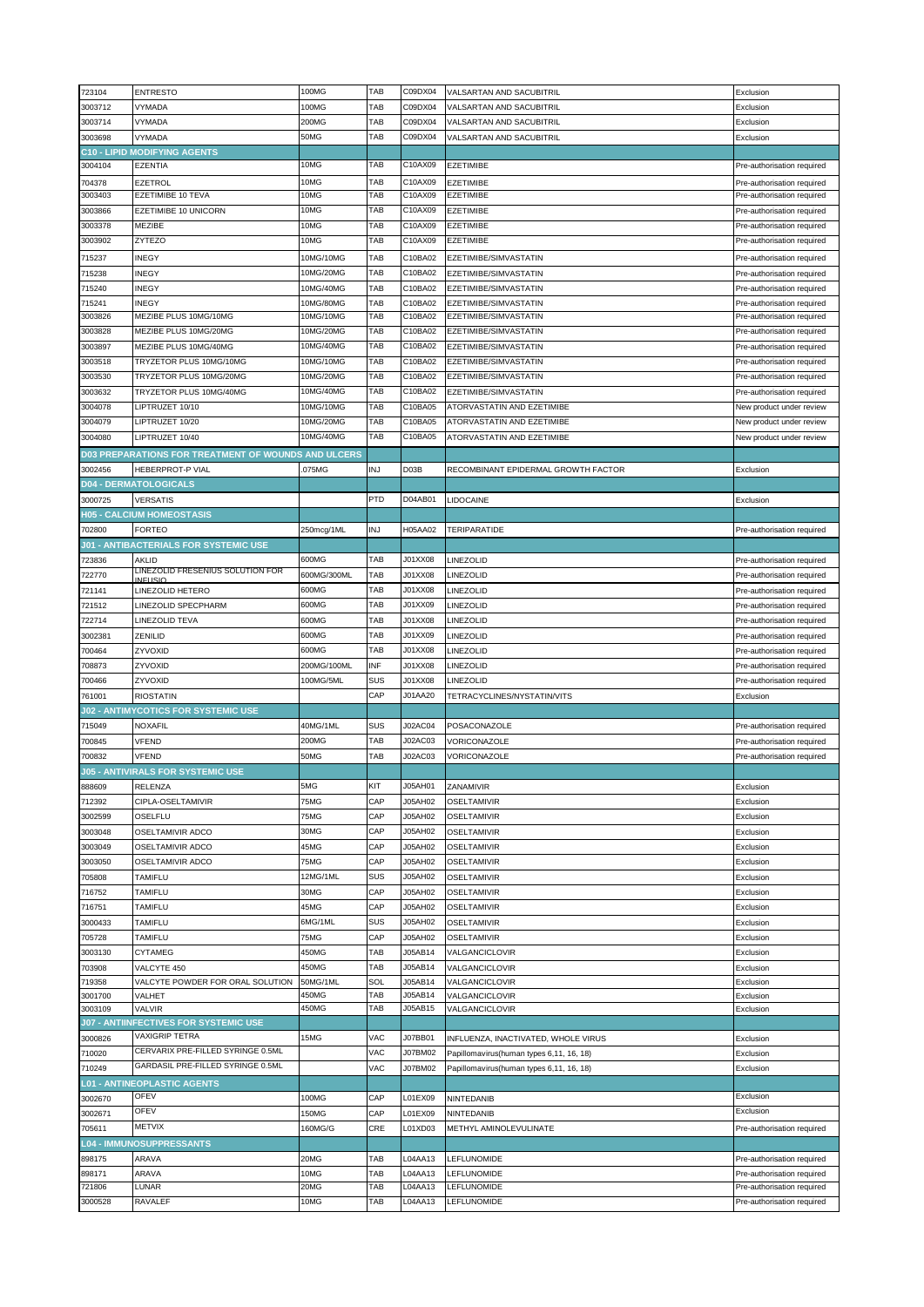| 3000529                     | RAVALEF                                                        | 20MG                     | TAB              | L04AA13            | LEFLUNOMIDE                                          | Pre-authorisation required                           |
|-----------------------------|----------------------------------------------------------------|--------------------------|------------------|--------------------|------------------------------------------------------|------------------------------------------------------|
| 721609                      | RHEUMALEF                                                      | 10MG                     | TAB              | L04AA13            | LEFLUNOMIDE                                          | Pre-authorisation required                           |
| 721610                      | RHEUMALEF                                                      | $20\overline{\text{MG}}$ | TAB              | L04AA13            | LEFLUNOMIDE                                          | Pre-authorisation required                           |
| 3001035                     | <b>ESBRIET</b>                                                 | 267MG                    | CAP              | L04AX05            | PIRFENIDONE                                          | Pre-authorisation required                           |
|                             |                                                                |                          |                  |                    |                                                      |                                                      |
|                             | M02 - TOPICAL PRODUCTS FOR JOINT AND MUSCULAR PAIN             |                          |                  |                    |                                                      |                                                      |
| 810487                      | TRANSACT                                                       | 40MG                     | PAD              | M02AA19            | <b>FLURBIPROFEN</b>                                  | Pre-authorisation required                           |
| 720112                      | <b>VOLTAREN PATCH</b>                                          | .14G                     | <b>PLS</b>       | M02AA15            | <b>DICLOFENAC</b>                                    | Pre-authorisation required                           |
|                             | M09 - OTHER DRUGS FOR DISORDERS OF THE MUSCULO-SKELETAL SYSTEM |                          |                  |                    |                                                      |                                                      |
| 569024                      | GO-ON SYRINGE 2.5ML                                            |                          | 0 <sub>ZZZ</sub> | M09AX01            | <b>HYALURONIC ACID</b>                               | Exclusion                                            |
| 210946                      | <b>INJECTION ARTHROVISC1 2ML</b>                               |                          | <b>INJ</b>       | M09AX01            | <b>HYALURONIC ACID</b>                               | Exclusion                                            |
| 210947                      | <b>INJECTION ARTHROVISC3 2ML</b>                               |                          | <b>INJ</b>       | M09AX01            | <b>HYALURONIC ACID</b>                               | Exclusion                                            |
| 257649                      | INJECTION OPTIVISC 20 20MG PER 2ML                             | 20MG/2ML                 | ZZZ              | M09AX01            | <b>HYALURONIC ACID</b>                               | Exclusion                                            |
|                             | INJECTION OPTIVISC M 40MG PER 2ML                              | 40MG/2ML                 | ZZZ              | M09AX01            | <b>HYALURONIC ACID</b>                               | Exclusion                                            |
| 257651                      | $\bigcap$ <sub>50</sub>                                        |                          |                  |                    |                                                      |                                                      |
| 257650                      | INJECTION OPTIVISC PLUS 40MG PER 2MI                           | 40MG/2ML                 | ZZZ              | M09AX01            | <b>HYALURONIC ACID</b>                               | Exclusion                                            |
| 257652                      | INJECTION OPTIVISC SINGLE 90MG PER<br>3MI                      | 90MG/3ML                 | ZZZ              | M09AX01            | <b>HYALURONIC ACID</b>                               | Exclusion                                            |
| 1044785                     | INJECTION REVISCON 2.0% 2.4ML                                  | 48MG                     | <b>INJ</b>       | M09AX01            | <b>HYALURONIC ACID</b>                               | Exclusion                                            |
| 713683                      | SUPLASYN PREFILLED SYRINGE 2ML                                 | 20MG/2ML                 | <b>INJ</b>       | M09AX01            | <b>HYALURONIC ACID</b>                               | Exclusion                                            |
| 721958                      | SUPLASYN PRE-FILLED SYRINGE 6ML                                | 60MG/6ML                 | <b>INJ</b>       | M09AX01            | <b>HYALURONIC ACID</b>                               | Exclusion                                            |
| 236799                      | SYNOCROM FORTE ONE SYRINGE 80MG                                |                          | <b>INJ</b>       | M09AX01            | <b>HYALURONIC ACID</b>                               |                                                      |
|                             | BER 4ML<br>SYNOCROM FORTE SYRINGE 40MG PER                     |                          |                  |                    |                                                      | Exclusion                                            |
| 236797                      |                                                                |                          | <b>INJ</b>       | M09AX01            | <b>HYALURONIC ACID</b>                               | Exclusion                                            |
| 236801                      | SYNOCROM MINI SYRINGE 10MG PER 1ML                             |                          | <b>INJ</b>       | M09AX01            | <b>HYALURONIC ACID</b>                               | Exclusion                                            |
| 236800                      | SYNOCROM SYRINGE 20MG PER 2ML                                  |                          | <b>INJ</b>       | M09AX01            | <b>HYALURONIC ACID</b>                               | Exclusion                                            |
| 720405                      | SYNVISC PRE-FILLED SYRINGE 10ML                                | 8MG/1ML                  | INJ              | M09AX01            | <b>HYALURONIC ACID</b>                               | Exclusion                                            |
| 848816                      | <b>SYNVISC SYRINGE</b>                                         | 16MG/2ML                 | <b>INJ</b>       | M09AX01            | <b>HYALURONIC ACID</b>                               | Exclusion                                            |
| <b>N03 - ANTIEPILEPTICS</b> |                                                                |                          |                  |                    |                                                      |                                                      |
| 809594                      | SABRIL                                                         | 500MG                    | TAB              | N03AG04            | <b>VIGABATRIN</b>                                    | Pre-authorisation required                           |
|                             |                                                                |                          |                  | N03AX10            |                                                      |                                                      |
| 853216                      | <b>TALOXA</b>                                                  | 400MG                    | TAB              |                    | <b>FELBAMATE</b>                                     | Pre-authorisation required                           |
| 704128                      | TALOXA SUSP                                                    | 600MG/5ML                | SUS              | N03AX10            | FELBAMATE                                            | Pre-authorisation required                           |
| 723048                      | <b>FYCOMPA</b>                                                 | 2MG                      | TAB              | N03AX22            | PERAMPANEL                                           | Pre-authorisation required                           |
| 723049                      | FYCOMPA                                                        | 4MG                      | TAB              | N03AX22            | PERAMPANEL                                           | Pre-authorisation required                           |
| 723050                      | <b>FYCOMPA</b>                                                 | 6MG                      | TAB              | N03AX22            | PERAMPANEL                                           | Pre-authorisation required                           |
| 723024                      | <b>FYCOMPA</b>                                                 | 8MG                      | TAB              | N03AX22            | PERAMPANEL                                           | Pre-authorisation required                           |
| 723051                      | <b>FYCOMPA</b>                                                 | 10MG                     | TAB              | N03AX22            | PERAMPANEL                                           | Pre-authorisation required                           |
| 723052                      | <b>FYCOMPA</b>                                                 | 12MG                     | TAB              | N03AX22            | PERAMPANEL                                           |                                                      |
|                             |                                                                |                          |                  |                    |                                                      | Pre-authorisation required                           |
|                             | N04 - ANTI-PARKINSON DRUGS                                     |                          |                  |                    |                                                      |                                                      |
| 868590                      | COMTAN                                                         | 200MG                    | TAB              | N04BX02            | <b>ENTACAPONE</b>                                    | Pre-authorisation required                           |
| 708000                      | <b>STALEVO 100/25</b>                                          | 100MG/25MG               | TAB              | N04BA03            | LEVODOPA, DECARBOXYLASE INHIBITOR AND COMT INHIBITOR | Pre-authorisation required                           |
|                             |                                                                |                          |                  |                    |                                                      |                                                      |
| 708001                      | STALEVO 150/37.5                                               | 150MG/37.5MG             | TAB              | N04BA03            | LEVODOPA, DECARBOXYLASE INHIBITOR AND COMT INHIBITOR | Pre-authorisation required                           |
| 707999                      | STALEVO 50/12.5                                                | 50MG/12.5MG              | TAB              | N04BA03            | LEVODOPA, DECARBOXYLASE INHIBITOR AND COMT INHIBITOR | Pre-authorisation required                           |
|                             |                                                                | 100MG                    | TAB              | N04BX01            |                                                      |                                                      |
| 839108                      | <b>TASMAR</b>                                                  |                          |                  |                    | <b>TOLCAPONE</b>                                     | Exclusion                                            |
| <b>N05 - PSYCHOLEPTICS</b>  |                                                                |                          |                  |                    |                                                      |                                                      |
| 3002581                     | ABILIFY MAINTENA POWD & SOLVENT<br>FOR SUSP                    | 400MG                    | <b>INJ</b>       | N05AX12            | Aripiprazole                                         | Pre-authorisation required                           |
|                             | ABILIFY MAINTENA POWDER & SOLVENT                              |                          |                  |                    |                                                      |                                                      |
| 3002583                     | <b>FOR SU</b>                                                  | 400MG                    | <b>INJ</b>       | N05AX12            | Aripiprazole                                         | Pre-authorisation required                           |
| 723894                      | <b>EQUANIL</b>                                                 | 400MG                    | TAB              | N05BC01            | <b>MEPROBAMATE</b>                                   | Exclusion                                            |
| 705474                      | RISPERDAL CONSTA                                               | 25MG                     | VIAL             | N05AX08            | <b>RISPERIDONE</b>                                   | Pre-authorisation required                           |
|                             |                                                                |                          |                  |                    |                                                      |                                                      |
| 705475                      | RISPERDAL CONSTA                                               | 37.5MG                   | VIAL             | N05AX08            | <b>RISPERIDONE</b>                                   | Pre-authorisation required                           |
| 705476                      | RISPERDAL CONSTA                                               | 50MG                     | <b>VIAL</b>      | N05AX08            | <b>RISPERIDONE</b>                                   | Pre-authorisation required                           |
| 707127                      | <b>STRESAM</b>                                                 | 50MG                     | CAP              | N05BX03            | <b>ETIFOXINE</b>                                     | Exclusion                                            |
| 3002705                     | TREVICTA PRE-FILLED SYRINGE                                    | 175MG/.875ML             | <b>INJ</b>       | N05AX13            | PALIPERIDONE                                         | Pre-authorisation required                           |
| 3002704                     | TREVICTA PRE-FILLED SYRINGE                                    | 263MG/1.315ML            | INJ              | N05AX13            | PALIPERIDONE                                         | Pre-authorisation required                           |
| 3002703                     | TREVICTA PRE-FILLED SYRINGE                                    | 350MG/1.75ML             | <b>INJ</b>       | N05AX13            | PALIPERIDONE                                         | Pre-authorisation required                           |
| 3002702                     | TREVICTA PRE-FILLED SYRINGE                                    | 525MG/2.625ML            | <b>INJ</b>       | N05AX13            | PALIPERIDONE                                         | Pre-authorisation required                           |
| 718471                      | <b>XEPLION</b>                                                 | 100MG/1ML                | <b>INJ</b>       | N05AX13            | PALIPERIDONE                                         | Pre-authorisation required                           |
| 718469                      | <b>XEPLION</b>                                                 | 50MG/.5ML                | <b>INJ</b>       | N05AX13            | PALIPERIDONE                                         | Pre-authorisation required                           |
|                             |                                                                | 150MG/1.5ML              | <b>INJ</b>       |                    |                                                      |                                                      |
| 718472                      | <b>XEPLION</b>                                                 |                          |                  | N05AX13            | PALIPERIDONE                                         | Pre-authorisation required                           |
| 718470                      | <b>XEPLION</b>                                                 | 75MG/.75ML               | INJ              | N05AX13            | PALIPERIDONE                                         | Pre-authorisation required                           |
|                             | <b>N06 - PSYCHOANALEPTICS</b>                                  |                          |                  |                    |                                                      |                                                      |
| 716215                      | VALDOXANE                                                      | 25MG                     | TAB              | N06AX22            | <b>AGOMELATINE</b>                                   | Pre-authorisation required                           |
| 723231                      | ENCEPHABOL                                                     | 100MG                    | TAB              | N06BX02            | PYRITINOL                                            | Exclusion                                            |
| 3003107                     | BUDEP XR                                                       | 150MG                    | SRT              | N06AX12            | BUPROPIONE HYDROCHLORIDE                             | Pre-authorisation required                           |
| 3003108                     | <b>BUDEP XR</b>                                                | 300MG                    | SRT              | N06AX12            | BUPROPIONE HYDROCHLORIDE                             | Pre-authorisation required                           |
| 3003761                     | BUPROPION XR ADCO                                              | 150MG                    | SRT              | N06AX12            | BUPROPIONE HYDROCHLORIDE                             | Pre-authorisation required                           |
|                             |                                                                |                          |                  |                    |                                                      |                                                      |
| 3001584                     | <b>VOXRA XL</b>                                                | 150MG                    | SRT              | N06AX12            | BUPROPIONE HYDROCHLORIDE                             | Pre-authorisation required                           |
| 3001582                     | VOXRA XL                                                       | 300MG                    | SRT              | N06AX12            | BUPROPIONE HYDROCHLORIDE                             | Pre-authorisation required                           |
| 704070                      | WELLBUTRIN SR                                                  | 150MG                    | SRT              | N06AX12            | BUPROPIONE HYDROCHLORIDE                             | Pre-authorisation required                           |
| 711008                      | WELLBUTRIN XL                                                  | 150MG                    | TAB              | N06AX12            | BUPROPIONE HYDROCHLORIDE                             | Pre-authorisation required                           |
| 711009                      | WELLBUTRIN XL                                                  | 300MG                    | TAB              | N06AX12            | BUPROPIONE HYDROCHLORIDE                             | Pre-authorisation required                           |
| 3002751                     | EXLOV XR                                                       | 100MG                    | SRT              | N06AX23            | DESVENLAFAXINE                                       | Exclusion                                            |
| 3002750                     | <b>EXLOV XR</b>                                                | 50MG                     | SRT              | N06AX23            | <b>DESVENLAFAXINE</b>                                | Exclusion                                            |
|                             |                                                                |                          |                  |                    |                                                      |                                                      |
| 720594                      | <b>EXSIRA</b>                                                  | 50MG                     | SRT              | N06AX23            | DESVENLAFAXINE                                       | Exclusion                                            |
| 720595                      | <b>EXSIRA</b>                                                  | 100MG                    | SRT              | N06AX23            | <b>DESVENLAFAXINE</b>                                | Exclusion                                            |
| 3002858                     | VYVANSE                                                        | 30MG                     | CAP              | N06BA12            | lisdexamfetamine                                     | New product under review                             |
| 3002859<br>3002860          | VYVANSE<br>VYVANSE                                             | 50MG<br>70MG             | CAP<br>CAP       | N06BA12<br>N06BA12 | lisdexamfetamine                                     | New product under review<br>New product under review |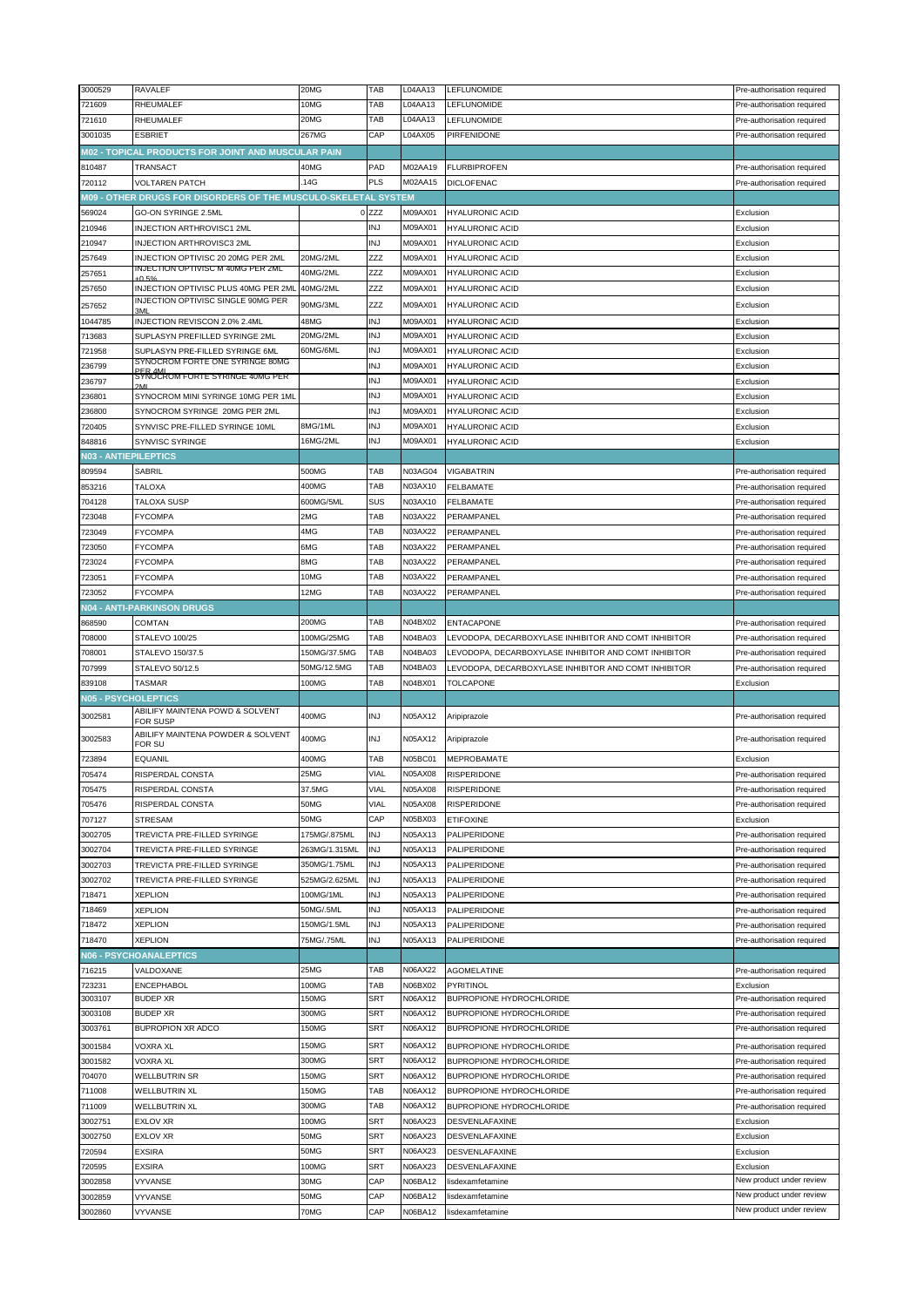| 3003512                     | <b>NUVIGIL</b>                              | 150MG      | TAB        | N06BA13        | Armodafinil                     | New product under review   |
|-----------------------------|---------------------------------------------|------------|------------|----------------|---------------------------------|----------------------------|
| 3003513                     | <b>NUVIGIL</b>                              | 250MG      | TAB        | N06BA13        | Armodafinil                     | New product under review   |
| 723248                      | <b>ALZIDO</b>                               | 5MG        | TAB        | N06DA02        | DONEPEZIL                       | Pre-authorisation required |
| 723249                      | <b>ALZIDO</b>                               | 10MG       | TAB        | N06DA02        | DONEPEZIL                       | Pre-authorisation required |
| 837334                      | <b>ARICEPT</b>                              | 10MG       | TAB        | N06DA02        | <b>DONEPEZIL</b>                | Pre-authorisation required |
| 837326                      | <b>ARICEPT</b>                              | 5MG        | TAB        | N06DA02        | DONEPEZIL                       | Pre-authorisation required |
| 714065                      | ARIKNOW                                     | 10MG       | TAB        | N06DA02        | DONEPEZIL                       | Pre-authorisation required |
| 714066                      | ARIKNOW                                     | 5MG        | TAB        | N06DA02        | DONEPEZIL                       | Pre-authorisation required |
|                             | ARIMENTIA                                   | 10MG       | TAB        | N06DA02        | DONEPEZIL                       |                            |
| 720803                      |                                             |            | TAB        |                |                                 | Pre-authorisation required |
| 720802                      | ARIMENTIA                                   | 5MG        |            | N06DA02        | DONEPEZIL                       | Pre-authorisation required |
| 720362                      | ARIMER                                      | 5MG        | TAB        | N06DA02        | DONEPEZIL                       | Pre-authorisation required |
| 720363                      | ARIMER                                      | 10MG       | TAB        | N06DA02        | DONEPEZIL                       | Pre-authorisation required |
| 722444                      | <b>CURLOVON</b>                             | 5MG        | TAB        | N06DA02        | DONEPEZIL                       | Pre-authorisation required |
| 722445                      | <b>CURLOVON</b>                             | 10MG       | TAB        | N06DA02        | <b>DONEPEZIL</b>                | Pre-authorisation required |
| 715040                      | DONECEPT                                    | 10MG       | TAB        | N06DA02        | DONEPEZIL                       | Pre-authorisation required |
| 715039                      | DONECEPT                                    | 5MG        | TAB        | N06DA02        | DONEPEZIL                       | Pre-authorisation required |
| 3003951                     | DONECEPT ODT                                | 10MG       | MLT        | N06DA03        | <b>DONEPEZIL</b>                | Pre-authorisation required |
| 3003950                     | DONECEPT ODT                                | 5MG        | MLT        | N06DA04        | DONEPEZIL                       | Pre-authorisation required |
| 723344                      | DONEPEZIL UNICORN                           | 5MG        | TAB        | N06DA02        | DONEPEZIL                       | Pre-authorisation required |
| 723345                      | DONEPEZIL UNICORN                           | 10MG       | TAB        | N06DA02        | DONEPEZIL                       | Pre-authorisation required |
| 720340                      | <b>DONERIN</b>                              | 10MG       | TAB        | N06DA02        | <b>DONEPEZIL</b>                | Pre-authorisation required |
| 720339                      | <b>DONERIN</b>                              | 5MG        | TAB        | N06DA02        | DONEPEZIL                       | Pre-authorisation required |
| 722953                      | JUBEZIL                                     | 5MG        | TAB        | N06DA02        | <b>DONEPEZIL</b>                | Pre-authorisation required |
| 722954                      | JUBEZIL                                     | 10MG       | TAB        | N06DA02        | DONEPEZIL                       | Pre-authorisation required |
| 721161                      | <b>MACLEODS DONEPEZIL</b>                   | 5MG        | TAB        | N06DA02        |                                 |                            |
|                             |                                             |            |            |                | <b>DONEPEZIL</b>                | Pre-authorisation required |
| 721162                      | MACLEODS DONEPEZIL                          | 10MG       | TAB        | N06DA02        | DONEPEZIL                       | Pre-authorisation required |
| 722446                      | NEPIZEL                                     | 5MG        | TAB        | N06DA02        | <b>DONEPEZIL</b>                | Pre-authorisation required |
| 722447                      | NEPIZEL                                     | 10MG       | TAB        | N06DA02        | DONEPEZIL                       | Pre-authorisation required |
| 722728                      | ZEPANALZ                                    | 5MG        | TAB        | N06DA02        | <b>DONEPEZIL</b>                | Pre-authorisation required |
| 722729                      | ZEPANALZ                                    | 10MG       | TAB        | N06DA02        | DONEPEZIL                       | Pre-authorisation required |
| 723726                      | <b>REMCEPT XL</b>                           | 8MG        | <b>SRC</b> | N06DA04        | GALANTAMINE                     | Pre-authorisation required |
| 723727                      | <b>REMCEPT XL</b>                           | 16MG       | <b>SRC</b> | N06DA04        | GALANTAMINE                     | Pre-authorisation required |
| 723728                      | REMCEPT XL                                  | 24MG       | <b>SRC</b> | N06DA04        | GALANTAMINE                     | Pre-authorisation required |
| 714433                      | <b>REMINYL CR</b>                           | 16MG       | <b>SRC</b> | N06DA04        | <b>GALANTAMINE</b>              | Pre-authorisation required |
| 714434                      | <b>REMINYL CR</b>                           | 24MG       | <b>SRC</b> | N06DA04        | GALANTAMINE                     | Pre-authorisation required |
| 714432                      | <b>REMINYL CR</b>                           | 8MG        | <b>SRC</b> | N06DA04        | GALANTAMINE                     | Pre-authorisation required |
| 722117                      | COGNIMET                                    | 10MG       | TAB        | N06DX01        | MEMANTINE                       | Pre-authorisation required |
| 722967                      | EBITINE                                     | 10MG       | TAB        | N06DX01        | <b>MEMANTINE</b>                | Pre-authorisation required |
|                             |                                             | 10MG       | TAB        | N06DX01        |                                 |                            |
| 705592                      | EBIXA                                       |            |            |                | MEMANTINE                       | Pre-authorisation required |
| 706181                      | <b>EBIXA DROPS</b>                          | 10MG/1G    | <b>DRP</b> | N06DX01        | MEMANTINE                       | Pre-authorisation required |
| 722058                      | <b>MEMANTINE UNICHEM</b>                    | 10MG       | TAB        | N06DX01        | MEMANTINE                       | Pre-authorisation required |
| 722059                      | <b>MEMINIST</b>                             | 10MG       | TAB        | N06DX01        | <b>MEMANTINE</b>                | Pre-authorisation required |
| 721208                      | MEMOR                                       | 10MG       | TAB        | N06DX01        | MEMANTINE                       | Pre-authorisation required |
| 701388                      | <b>PROVIGIL</b>                             | 100MG      | TAB        | N06BA07        | <b>MODAFINIL</b>                | Pre-authorisation required |
| 747483                      | NOOTROPIL                                   | 1G/5ML     | INJ        | N06BX03        | PIRACETAM                       | Exclusion                  |
| 747467                      | NOOTROPIL                                   | 400MG      | CAP        | N06BX03        | PIRACETAM                       | Exclusion                  |
| 747475                      | <b>NOOTROPIL</b>                            | 800MG      | TAB        | N06BX03        | PIRACETAM                       | Exclusion                  |
| 848565                      | <b>EXELON</b>                               | 3MG        | CAP        | N06DA03        | <b>RIVASTIGMINE</b>             | Pre-authorisation required |
| 848573                      | <b>EXELON</b>                               | 4.5MG      | CAP        | N06DA03        | <b>RIVASTIGMINE</b>             | Pre-authorisation required |
| 738107                      | <b>LIMBITROL</b>                            | 12.5MG/5MG | CAP        | N06CA01        | AMITRIPTYLINE AND PSYCHOLEPTICS | Exclusion                  |
|                             | N07 - OTHER NERVOUS SYSTEM DRUGS            |            |            |                |                                 |                            |
| 720978                      | <b>DAHIDE</b>                               | 24MG       | TAB        | <b>N07CA01</b> | <b>BETAHISTINE</b>              | Exclusion                  |
| 720325                      | <b>HIDRIST</b>                              | 24MG       | TAB        | <b>N07CA01</b> | <b>BETAHISTINE</b>              | Exclusion                  |
|                             | <b>HIDRIST</b>                              | 16MG       | TAB        | N07CA01        | <b>BETAHISTINE</b>              |                            |
| 720975                      |                                             |            | TAB        |                |                                 | Exclusion                  |
| 723921                      | MENIVERT                                    | 24MG       |            | N07CA01        | <b>BETAHISTINE</b>              | Exclusion                  |
| 707452                      | <b>SERC</b>                                 | 24MG       | TAB        | N07CA01        | <b>BETAHISTINE</b>              | Exclusion                  |
| 720825                      | <b>TREVIGO</b>                              | 24MG       | TAB        | <b>N07CA01</b> | <b>BETAHISTINE</b>              | Exclusion                  |
| 3000557                     | <b>VERTIN</b>                               | 24MG       | TAB        | <b>N07CA01</b> | <b>BETAHISTINE</b>              | Exclusion                  |
| 824100                      | <b>RILUTEK</b>                              | 50MG       | TAB        | N07XX02        | RILUZOLE                        | Exclusion                  |
| <b>P02 - ANTIHELMINTICS</b> |                                             |            |            |                |                                 |                            |
| 711840                      | STROMECTOL (SECTION 21)                     |            | TAB        | P02CF01        | <b>IVERMECTIN</b>               | Exclusion                  |
| 3001433                     | <b>IVERMECTIN POWDER</b>                    |            | POW        |                | <b>IVERMECTIN</b>               | Exclusion                  |
| 3002852                     | ALICE (SECTION 21)                          | 12MG       | TAB        | P02CF01        | <b>IVERMECTIN</b>               | Exclusion                  |
| 3002851                     | ALICE (SECTION 21)                          | 6MG        | TAB        | P02CF01        | <b>IVERMECTIN</b>               | Exclusion                  |
| 3002838                     | <b>IVERMECTIN (SECTION 21)</b>              | 12MG       | TAB        | P02CF01        | <b>IVERMECTIN</b>               | Exclusion                  |
| 3002893                     | <b>IVERMECTIN (SECTION 21)</b>              | 3MG        | TAB        | P02CF01        | <b>IVERMECTIN</b>               | Exclusion                  |
| 3002836                     | <b>IVERMECTIN (SECTION 21)</b>              | 6MG        | TAB        | P02CF01        | <b>IVERMECTIN</b>               | Exclusion                  |
| 3002835                     | PARAKIL (SECTION 21)                        | 6MG        | TAB        | P02CF01        | <b>IVERMECTIN</b>               | Exclusion                  |
|                             |                                             | 6MG        | TAB        | P02CF01        |                                 |                            |
| 3002895                     | PARAKIL (SECTION 21)                        |            |            |                | <b>IVERMECTIN</b>               | Exclusion                  |
|                             | <b>R01 - NASAL PREPARATIONS</b>             |            |            |                |                                 |                            |
| 878758                      | <b>FLIXONASE NASULES</b>                    | 400MCG     | <b>CPS</b> | <b>R01AD08</b> | <b>FLUTICASONE</b>              | Pre-authorisation required |
|                             | R03 - DRUGS FOR OBSTRUCTIVE AIRWAY DISEASES |            |            |                |                                 |                            |
| 715321                      | <b>DAXAS</b>                                | .5MG       | TAB        | R03DX07        | <b>ROFLUMILAST</b>              | Exclusion                  |
| 714152                      | FORVENT (REFILL)                            | 18MCG      | <b>CPS</b> | R03BB04        | TIOTROPIUM BROMIDE              | Pre-authorisation required |
| 714167                      | FORVENT HANDIHALER COMPLETE                 | 18MCG      | KIT        | R03BB04        | TIOTROPIUM BROMIDE              | Pre-authorisation required |